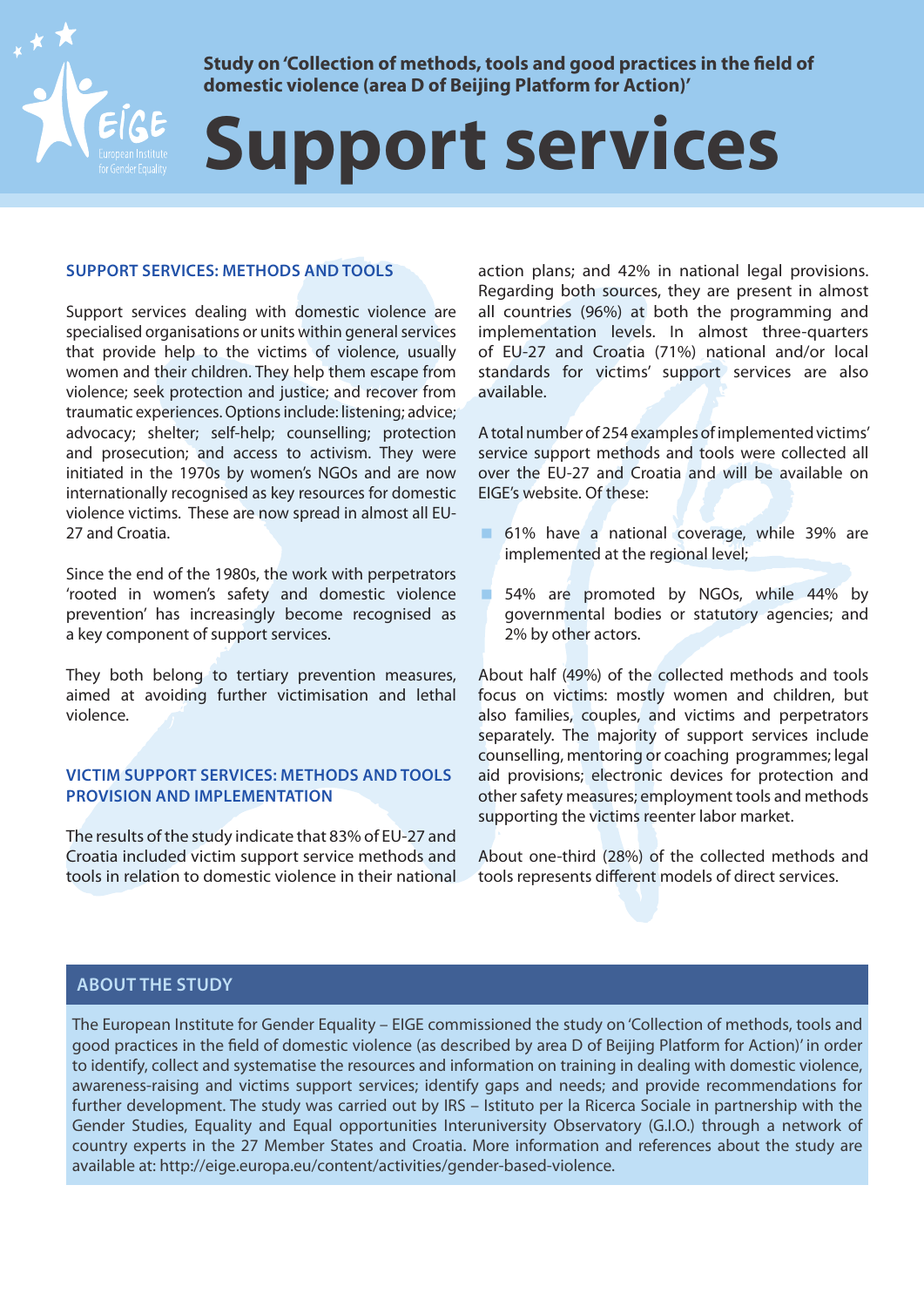

# **Victim support services: methods and tools provision and implementation**

Around 40% of the collected methods and tools are aimed at professionals in cross-sectoral (or multidisciplinary) groups or at professionals from individual sectors. The methods and tools collected include, among others: networks guidelines, codes of conduct, protocols, minimum standards, monitoring centres or schemes, performance assessment tools, administrative data collection, screening and risk assessment tools.

During the study, alongside victims' support services, programmes aimed at perpetrators have been mapped and collected. A total number of 48 examples of implemented methods and tools related to such programmes was collected.

The collected methods and tools are mostly directed at perpetrators (82%), while a few at couples or victims and perpetrators treated separately (4%). They mainly consist of counselling, mentoring or coaching programmes (69%). The remaining part is directed at professionals (16%) and consists of networks (11%) and guidelines or minimum standards (7%) required for the work with perpetrators.

#### **CRITERIA TO IDENTIFY GOOD PRACTICES IN ADDRESSING DOMESTIC VIOLENCE**

- strong basis in human rights and gender analysis
- $\blacksquare$  clear, appropriate, comprehensive definitions of domestic violence
- women-/victim-centred approach
- men/perpetrators accountable for the violence they inflict
- emphasis on equality issues and anti-discriminatory practices
- $\blacksquare$  recognition of women/victims' and men/perpetrators' diversity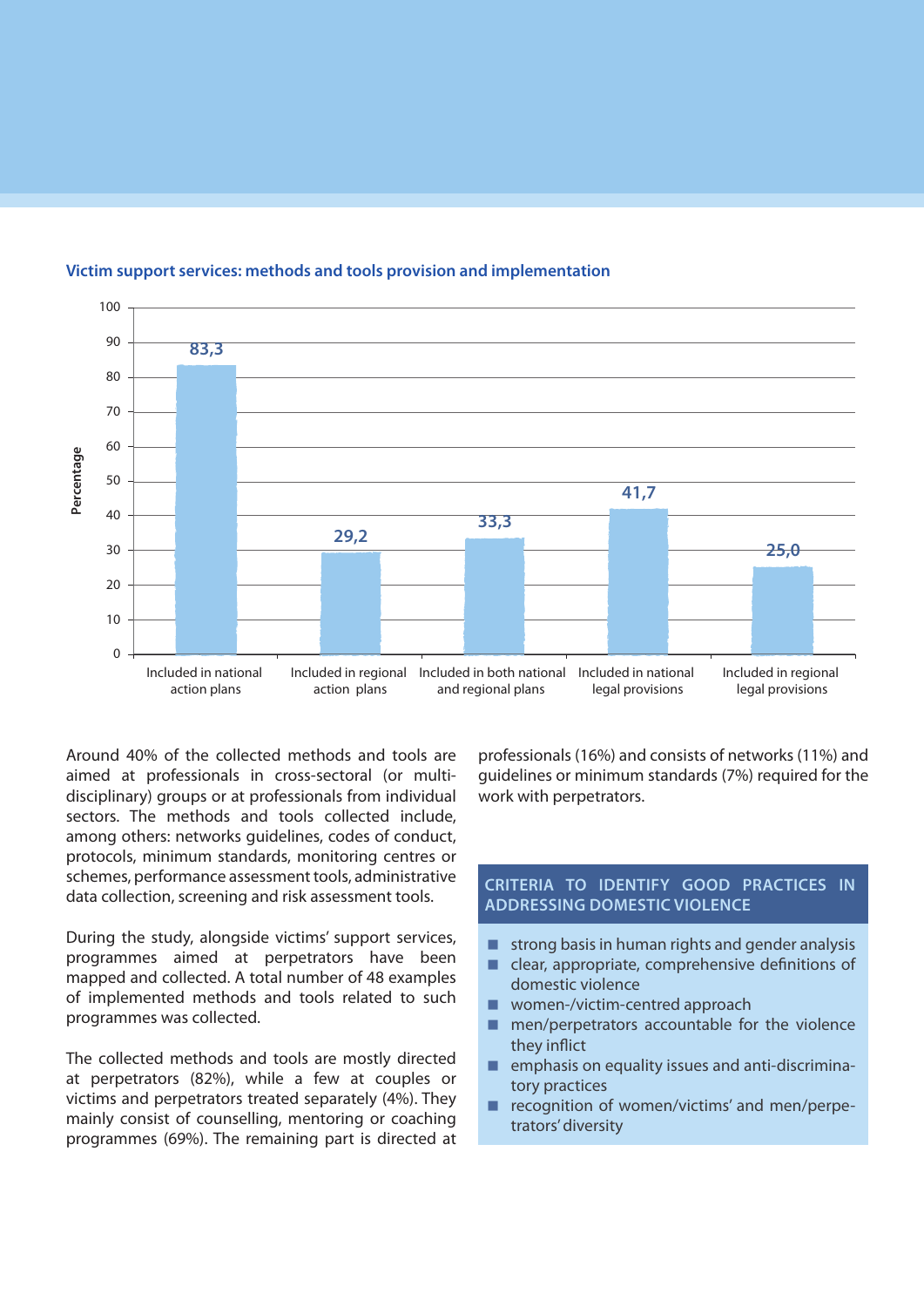#### **SPECIFIC CRITERIA TO IDENTIFY GOOD PRACTICES IN DOMESTIC VIOLENCE VICTIM SUPPORT SERVICES**

- women's self-determination and empowerment
- **believing, sensitive approach**
- comprehensive, tailored information and support
- $\blacksquare$  free of charge
- $\Box$  confidentiality and anonymity
- safety-oriented practice
- $\blacksquare$  involvement of survivors and their representatives
- $\blacksquare$  quidance and supervision
- policy and quidelines
- $\blacksquare$  multi-agency/community approach
- administrative data collection (monitoring and evaluation)
- ongoing financing/fundraising planning

#### **SPECIFIC CRITERIA TO IDENTIFY GOOD PRACTICES IN PERPETRATORS' PROGRAMMES**

- $\blacksquare$  clear content aimed at stopping violence
- **belief in people being able to change**
- $\blacksquare$  treating men perpetrators with respect
- **P** priority to women's and children's safety
- $\Box$  collaboration with and support to victims partner contact and support
- $\blacksquare$  risk assessment
- counselling guidance and supervision
- policy and guidelines
- $\blacksquare$  protocols
- $\Box$  collaboration with victim support services
- **multiagency/community approach**
- administrative data collection (Monitoring and evaluation)
- ongoing financing/fundraising planning

# **EXAMPLES OF GOOD PRACTICES OF SUPPORT SERVICES FOR VICTIMS OF DOMESTIC VIOLENCE**

- **British Multi-Agency Risk Assessment Conferences** (MARACs), a model of intervention now endorsed by the Home Office, based on structured meetings where statutory and voluntary agency representatives share information about high-risk victims of domestic abuse in order to produce a coordinated action plan to increase victim safety (ongoing since 2003).
- **Bulgarian Court Watching of domestic violence law**, an intervention model promoted by SOS-Families at risk (Varna) and the Open Society Institute. Based on NGOs' external independent monitoring of the judicial system practices, it provides empirical data on the implementation of the law on domestic violence (ongoing since 2005).

#### **PROGRAMMES EXEMPLIFYING GOOD PRACTICES IN RELATION TO PERPETRATORS OF DOMESTIC VIOLENCE**

- **British Accreditation Standard and Process delivered by Respect** (London) that proposes a process of accreditation to organisations which run programmes aimed at perpetrators of domestic violence. This process assures the quality level of their intervention and invites them to adhere to Respect's standards (ongoing since 2003).
- **German standards and recommendations** for working with male domestic violence perpetrators in the context of the inter-agency cooperative alliances against domestic violence ('Standards und Empfehlungen fuer die Arbeit mit maennlichen Taetern'). These standards have been developed by the federal association for work with perpetrators of domestic violence (ongoing since 2007).